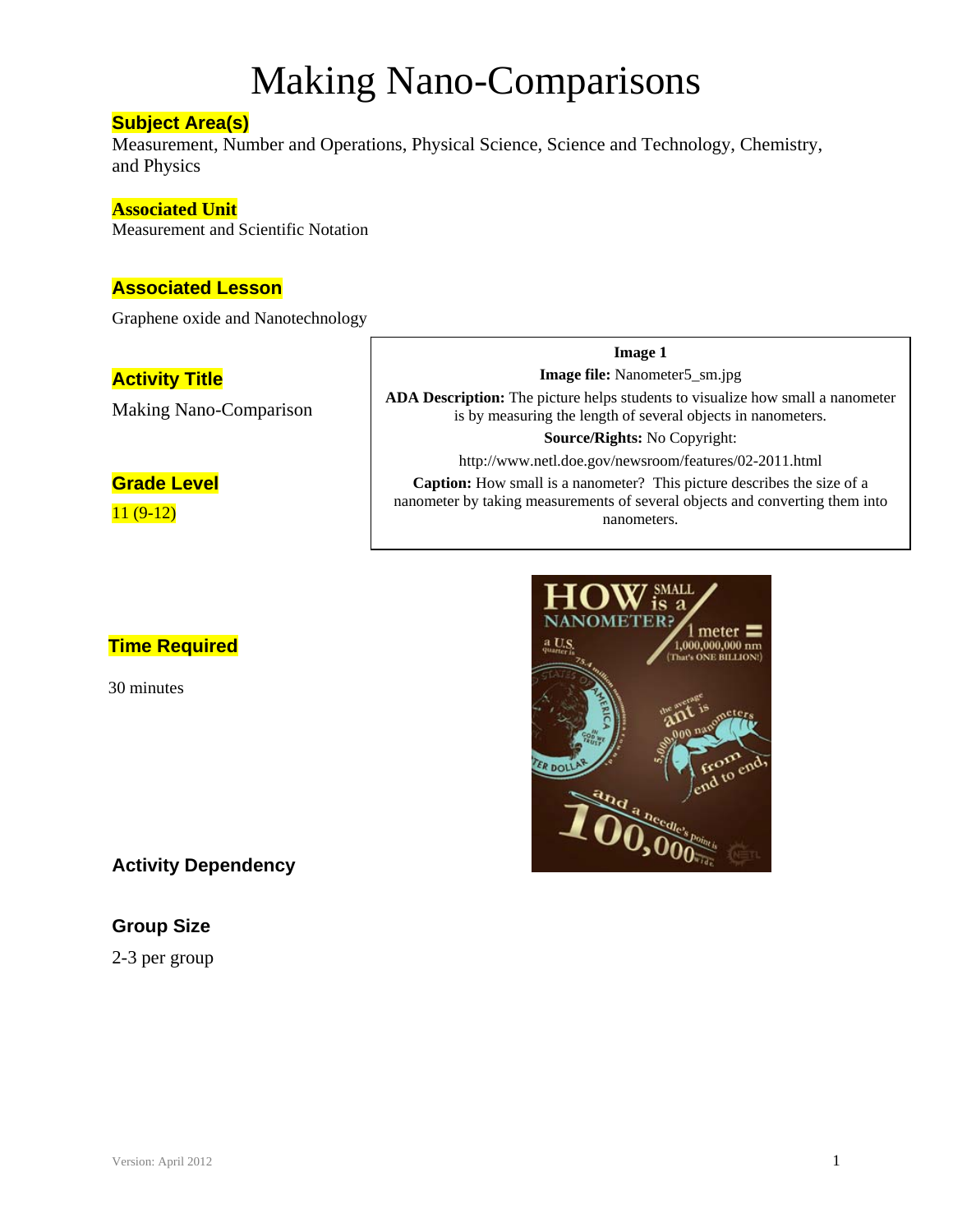# **Expendable Cost per Group**

Expenses will not be per group.

Items to be used are 10 sticky note pads and 10 pieces of graphite.

Cost will depend on the materials available to the teacher.

### **Summary**

 Making Nano-Comparisons is an activity designed to relate the emerging field of Nanotechnology to measurement, scientific notation, and unit conversion. This activity is based on Environmental Engineering research using Graphene Oxide, a nano-particle, to remove certain carcinogenic contaminants from water sources. It's designed to enable students to visualize the size of a nano-particle, Graphene Oxide, by comparing it with everyday objects that are measureable with metric rulers or meter sticks. Through the activity students will investigate the structure of Graphene Oxide, learn about the production of this nano-particle, and discuss the units used to measure a material of this size. These comparisons between objects that students can measure and nano-particles will help them to realize the importance of scientific notation and unit conversion in measurement while getting the chance to put these skills into practice.

### **Engineering Connection**

 Nanotechnology is an incredibly diverse, fast growing field in which scientists and engineers are working together to understand and put into use new materials which could reshape our future. All fields of engineering are being affected by Nanotechnology because of the wide range of applications for these new nano-materials. This activity focuses on Environmental Engineers using Graphene Oxide to remove contaminants from water sources to help relate engineering and Nanotechnology to measurement, scientific notation, and unit conversion. The activity is meant to draw a connection between science based careers, in this case engineering, and related science curriculum to inspire students to excel in the science classroom.

# **Engineering Category** = #1

Choose the category that best describes this activity's amount/depth of engineering content:

- 1. Relating science and/or math concept(s) to engineering
- 2. Engineering analysis or partial design
- 3. Engineering design process

### **Keywords**

Dimensional Analysis, Measurement, Scientific Notation, Significant Figures, Units, Unit Conversion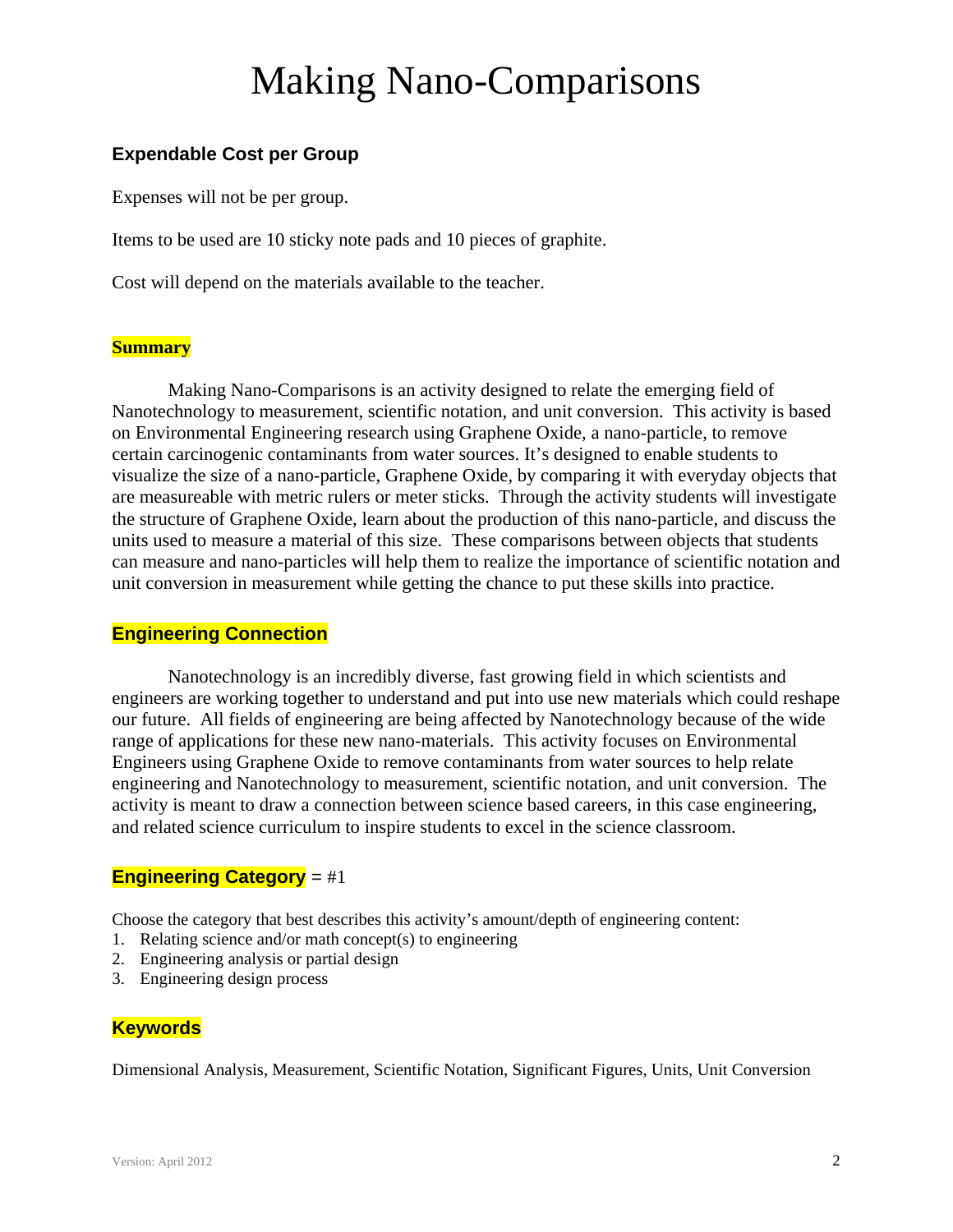### **Educational Standards**

#### *National and State*

#### *Texas Science(Chemistry): 2010-2011, grades 10-12: 3E*

3) Scientific processes. The student uses critical thinking, scientific reasoning, and problem solving to make informed decisions within and outside the classroom. The student is expected to:

(E) describe the connection between chemistry and future careers; and

#### *Texas Science(Environmental Science): 2010-2011, grades 11-12: 3D-E, 5B, 9A-C*

(3) Scientific processes. The student uses critical thinking, scientific reasoning, and problem solving to make informed decisions within and outside the classroom. The student is expected to:

(D) evaluate the impact of research on scientific thought, society, and the environment;

(E) describe the connection between environmental science and future careers

5) Science concepts. The student knows the interrelationships among the resources within the local environmental system. The student is expected to:

B) identify source, use, quality, management, and conservation of water;

(9) Science concepts. The student knows the impact of human activities on the environment. The student is expected to:

(A) identify causes of air, soil, and water pollution, including point and nonpoint sources;

(B) investigate the types of air, soil, and water pollution such as chlorofluorocarbons, carbon dioxide, pH, pesticide runoff, thermal variations, metallic ions, heavy metals, and nuclear waste;

(C) examine the concentrations of air, soil, and water pollutants using appropriate units;

#### *Texas Science(Physics): 2010-2011, grades 9-12: 2H, 3E, 8A-B*

2) Scientific processes. The student uses a systematic approach to answer scientific laboratory and field investigative questions. The student is expected to:

(H) make measurements with accuracy and precision and record data using scientific notation and International System (SI) units;

3) Scientific processes. The student uses critical thinking, scientific reasoning, and problem solving to make informed decisions within and outside the classroom. The student is expected to:

(E) research and describe the connections between physics and future careers

8) Science concepts. The student knows simple examples of atomic, nuclear, and quantum phenomena. The student is expected to:

(A) describe the photoelectric effect and the dual nature of light;

(B) compare and explain the emission spectra produced by various atoms;

#### *Texas Science(Principles of Technology): 2010-2011, grades 10-12: 2H, 4D-F*

(2) The student uses a systematic approach to answer scientific laboratory and field investigative questions. The student is expected to:

(H) make measurements with accuracy and precision and record data using scientific notation and International System (SI) units;

4) The student uses the scientific process to investigate physical concepts. The student is expected to:

(D) demonstrate the appropriate use and care of laboratory equipment;

(E) demonstrate accurate measurement techniques using precision instruments;

(F) record data using scientific notation and International System (SI) of units;

#### *ITEEA Educational Standard(s): Grades 9-12*

Standard 3. Students will develop an understanding of the relationships among technologies and the connections between technology and other fields of study.

J. Technological progress promotes the advancement of science and mathematics.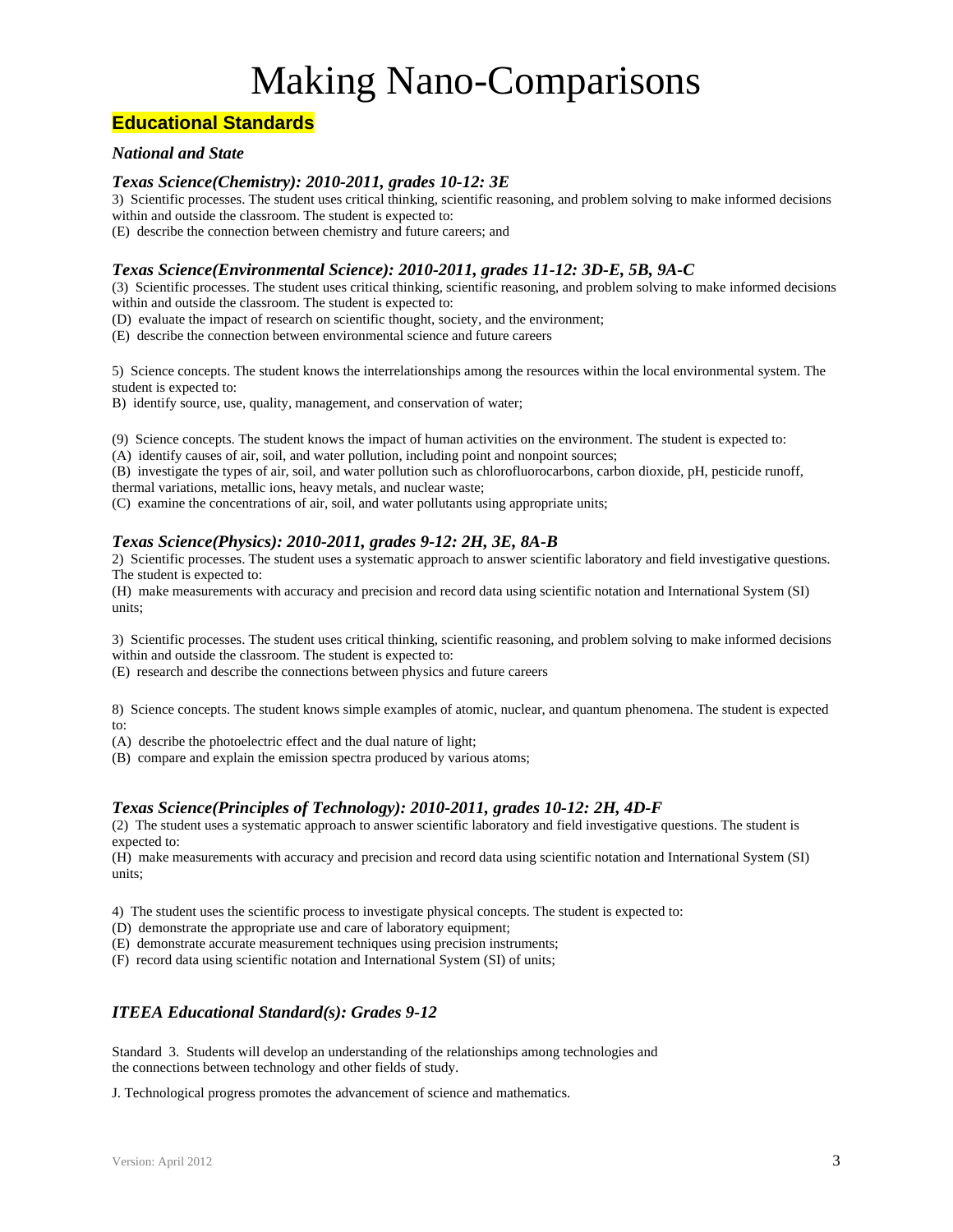Standard 5. Students will develop an understanding of the effects of technology on the environment.

J. The alignment of technological processes with natural processes maximizes performance and reduces negative impacts on the environment.

K. Humans devise technologies to reduce the negative consequences of other technologies.

Standard 17. Students will develop an understanding of and be able to select and use information and communication technologies.

Q. Technological knowledge and processes are communicated using symbols, measurement, conventions, icons, graphic images, and languages that incorporate a variety of visual, auditory, and tactile stimuli.

### **Pre-Requisite Knowledge**

Collect data and make measurements with accuracy and precision.

Express and manipulate chemical quantities using scientific conventions and mathematical procedures, including dimensional analysis, scientific notation, and significant figures.

#### **Learning Objectives**

After this activity, students should be able to:

- Use scientific notation in writing very large or small numbers.
- Convert units of measurement and use scientific notation to write their answers when appropriate.
- Apply basic math skills for precision and accuracy when taking measurements and making conversions.

#### **Materials List**

Each group needs:

- 1 stack of sticky notes
- 1 piece of graphite
- Making Nano-Comparisons Guided Notes [See *Attachments*]

To share with the entire class (Teacher):

PowerPoint – Nanotechnology and Graphene [See *Attachments*]

#### **Introduction / Motivation**

Students should be arranged in groups of 2-3 for this activity.

#### *Teacher:*

Start with these two question prompts:

*Are the activated carbon particles considered nano-particles?*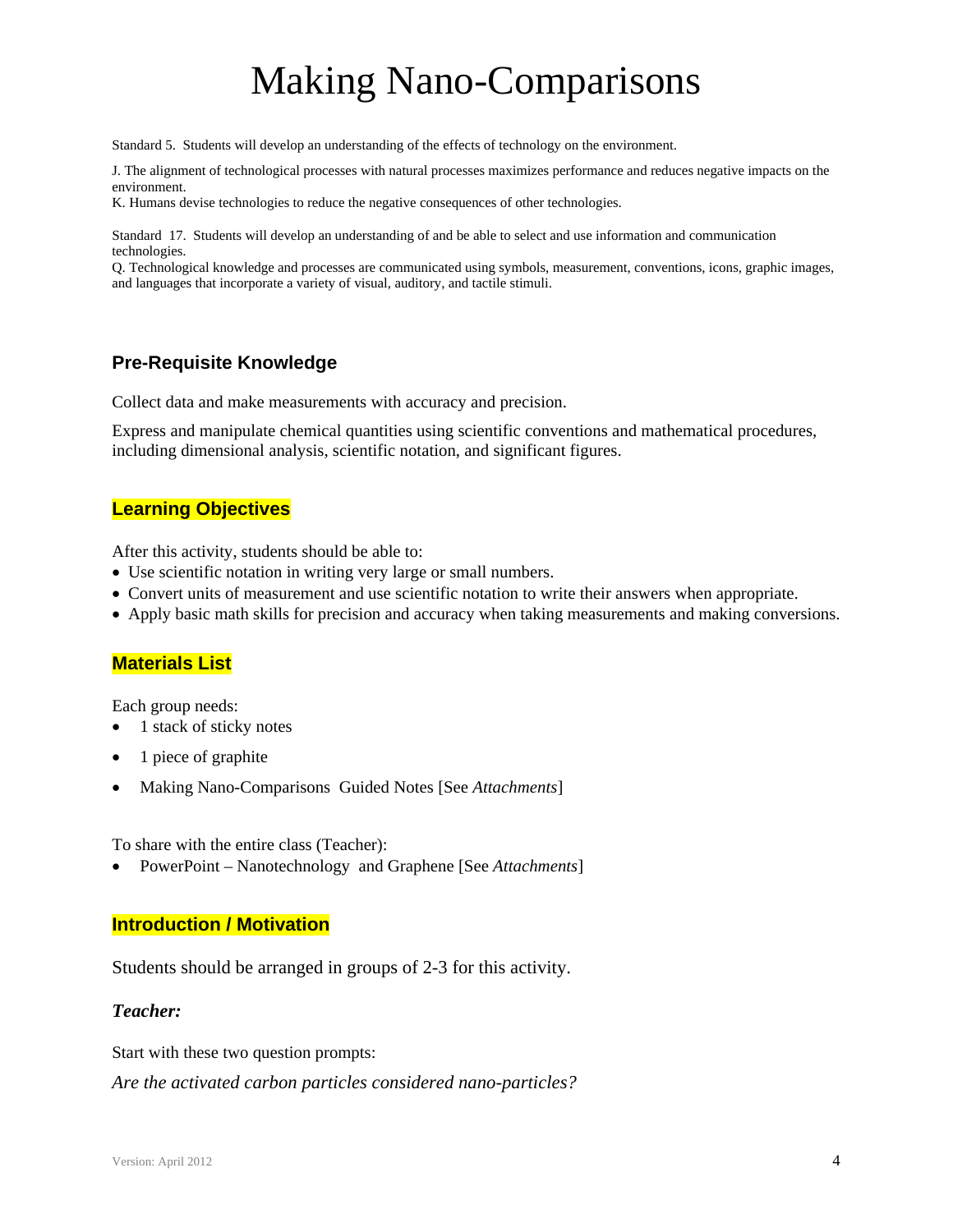*Convert the activated carbon particle size to meters? Write your answer in scientific notation.* 

#### *Students:*

Students answer the question and convert the particle size in the blank provided in the guided notes.

#### *Teacher:*

There is place for the students to record their answers on the guided notes for the Making Nano-Comparisons PowerPoint.

When students complete this activity the teacher reviews how to correctly convert units and write in scientific notation.

#### **(5-8 minutes)**

Making Nano-Comparisons PowerPoint [See Attachments] should be displayed.

Start by asking the students:

*What were you unable to answer? Do you know what a nanoparticle is?* 

The PowerPoint contains information on the field of Nanotechnology and explains the concept of a nanometer. This will also lead into the applications of Nanotechnology and the ways in which engineers use nano-materials today.

The PowerPoint focuses on one group of environmental engineers and their research with Graphene Oxide, a nano-particle. It will explain how Graphene Oxide is produced and highlight the size of these Graphene Oxide nano-particles.

Start at slide # 28 on the PowerPoint.

Give each student a sticky note pad and a piece of graphite.

Ask students to pick up the graphite and examine it compared to the molecular structure they see on the Power Point slide.

*What do a sticky note pad and a piece of graphite have in common?*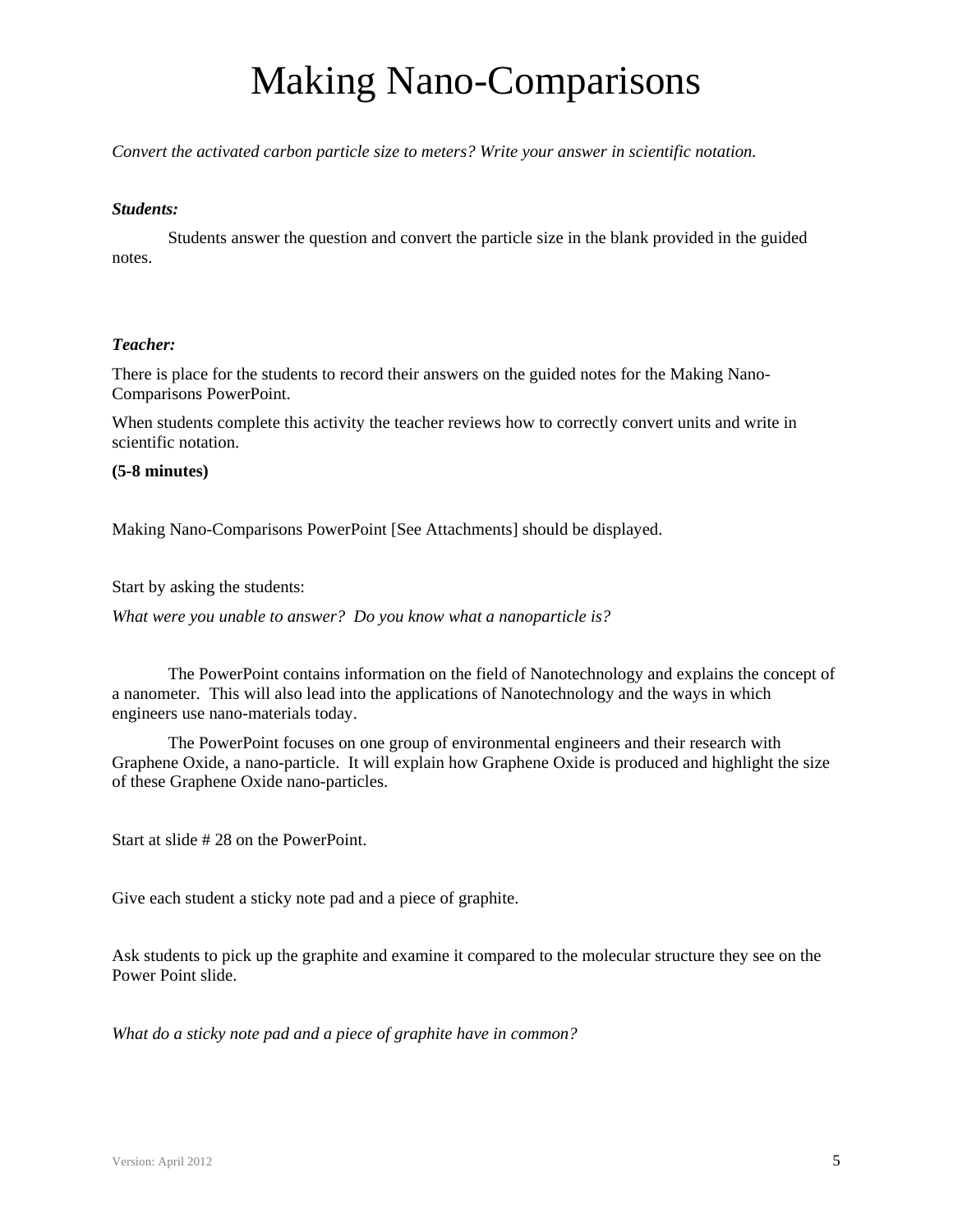#### *Student Group:*

The students make comparisons of their sticky note pad and the graphite and record observations on the lines provided in the guided notes.

#### *Teacher:*

Explain that scientists have discovered chemical processes that can seperate one layer from the graphite molecule. The resulting product is called Graphene which is a one atom thick layer of graphite.

Ask students to imagine the sticky note pad as the graphite:

*Use the sticky note pad to represent the graphite. How could you model the process of using graphite to make Graphene?* 

#### *Student Group:*

Students peel layers off the stick note pad and place them in separate places around their desk.

#### *Teacher:*

After the students remove a few layers from the sticky note pad; stop them, and ask:

*What represents the graphite? What represents the graphene? Compare the thickness of the two.*

Record your observations in the space provided in the guided notes.

#### *Student Group:*

#### *Expected Observations:*

The sticky note pad represents the graphite and the single layers represent the Graphene.

The Graphene is much thinner than the graphite.

#### *Teacher:*

Advance the PowerPoint to slide # 29.

Explain that Graphene is a nanoparticle, .142 nm or 1 atom thick, which has many unique properties that make it interesting to a diverse group of engineers in a variety of engineering fields. The PowerPoint highlights some of these unique characteristics and potential applications for Graphene.

Advance the PowerPoint to slide # 30.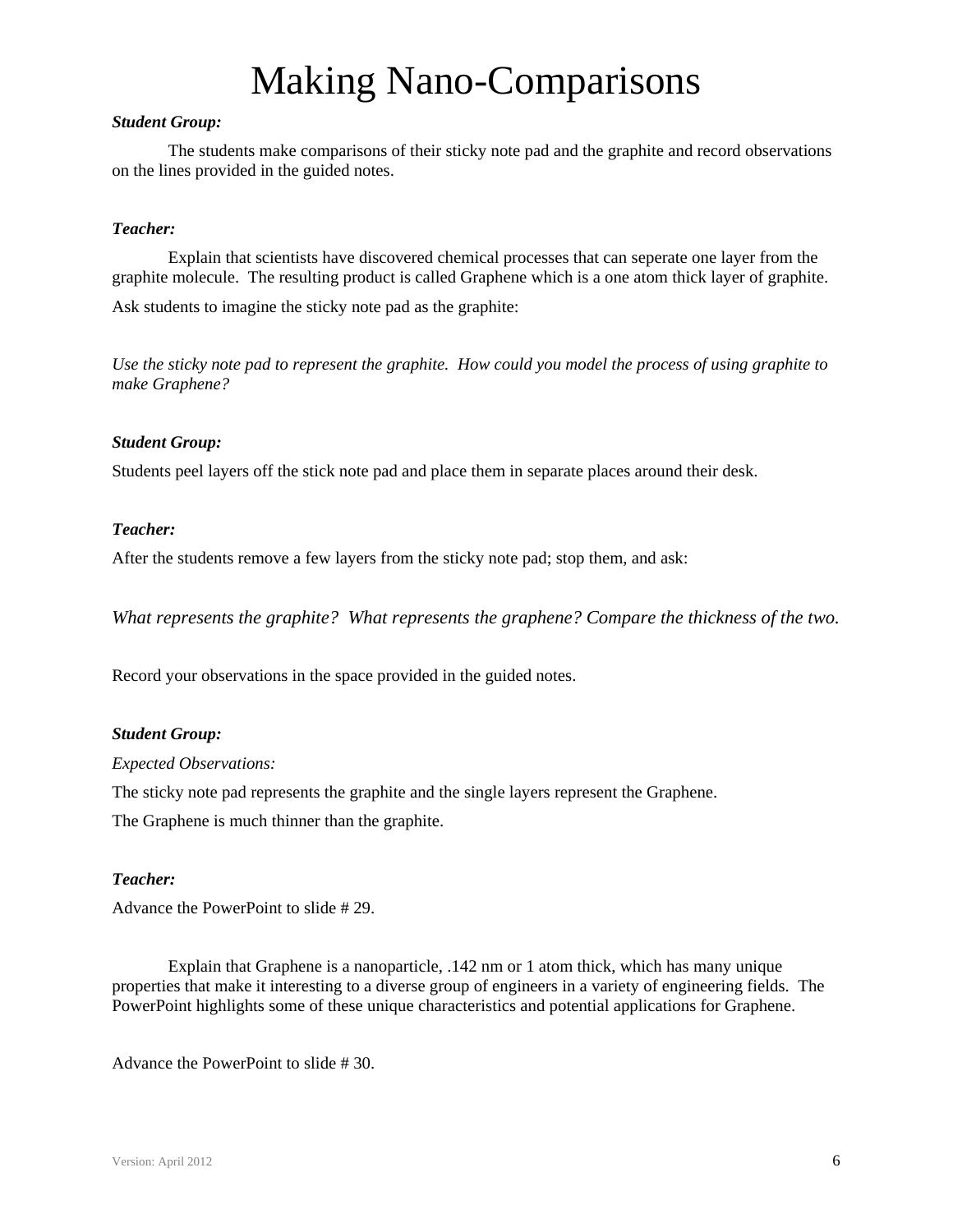The focus of the lesson will be on Graphene Oxide which is produced when Graphene is oxidized. Oxidation of Graphene is done to stabilize Graphene and make it more reactive with molecules around it. Environmental Engineers are attempting to use Graphene Oxide as a medium for adsorption of toxic chemicals in the Houston Ship Channel. The lesson highlights Graphene Oxide because of the close proximity my students have to the Houston Ship Channel and to make them aware of environmental concerns and efforts to find solutions to these problems.

Explain to the students that one of the reasons Graphene Oxide is an excellent candidate for removal of certain contaminants in the Houston Ship Channel is because the particles are so small.

#### **Making the Comparison**

*Go to PowerPoint Slide #31.* 

#### **Present this information to the students:**

#### *Teacher:*

*Look at the sticky notes that are modeling Graphene: What would be attached to the sticky notes if you wanted them to model Graphene Oxide?* 

#### *Students:*

The graphene will have oxygen attached to it.

#### *Teacher:*

Tell students that Graphene Oxide ranges from .43 nm to 1.23 nm in thickness. Imagine we are dealing with a molecule of Graphene Oxide that is exactly 1 nm thick.

#### *Teacher:*

Tell the students the thickness of an individual sticky note is (.07 mm)

Ask them to convert that measurement into meters and record the answer in scientific notation.

Show the students how to multiply and divide numbers in scientific notation.

Ask them to convert the measurement from meters (This measurement will be in scientific notation) to nanometers and record the answer as a whole number. (1 nm =  $1 \times 10^{-9}$  m)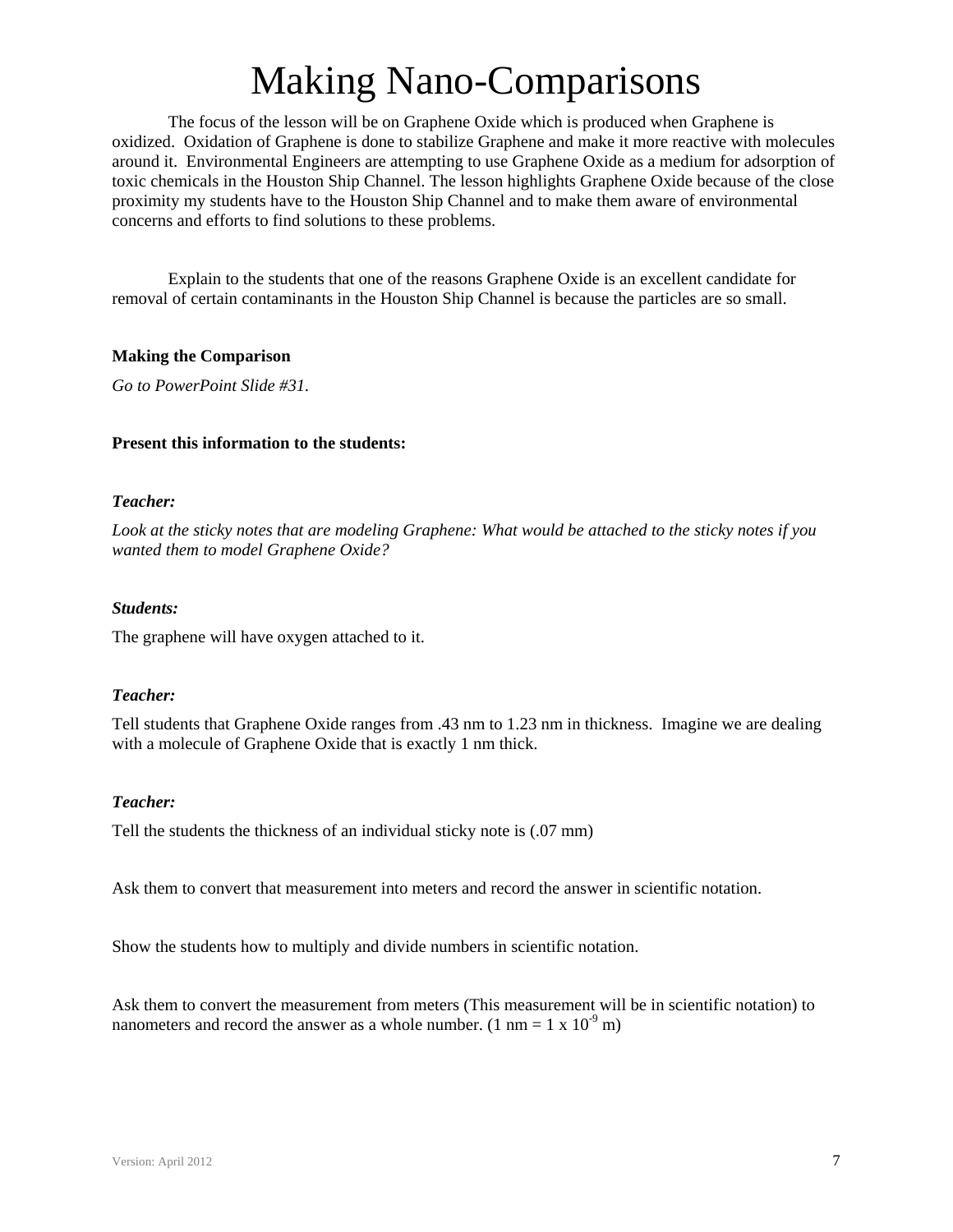*How does the thickness of a piece of paper compare to the thickness of Graphene Oxide based on your calculations? How many Graphene Oxide molecules would you have to stack together to make the thickness of a piece of paper?* 

#### *Students:*

Students will convert .07 mm into m:

.00007 m = 7 x  $10^{-5}$  m

Students will convert  $7 \times 10^{-5}$  m into nm:

7 x 104 nm = 70,000 nm

1 sticky note is 70,000 nm thick and a Graphene Oxide molecule is only 1 nm thick. In order to equal the same thickness of a sticky note we would need to stack 70,000 Graphene Oxide molecules on top of each other.

### **Vocabulary / Definitions**

| <b>Word</b>    | <b>Definition</b>                                                                        |
|----------------|------------------------------------------------------------------------------------------|
| Dimensional    | Problem solving method that can be used to convert measurements from one unit to         |
| Analysis       | another.                                                                                 |
| Engineer       | Problem based innovators that find answers to how things work.                           |
| Metric Ruler   | Instrument used to measure length.                                                       |
| Millimeter     | A metric measurement of length equal to one thousandth of a meter.                       |
| Molecule       | The smallest part of a substance that retains all the properties of the substance and is |
|                | composed of two or more atoms.                                                           |
| Nanometer      | A metric measurement of length equal to one billionth of a meter.                        |
| Nanotechnology | The engineering of materials at the molecular scale.                                     |
| Oxidation      | The interaction between oxygen molecules and all the substances they may come in         |
|                | contact with; The loss of electrons during a reaction.                                   |
| Scientific     | A way of writing numbers which are too large or too small to be conveniently written     |
| Notation       | in standard decimal notation.                                                            |
| Unit           | Specific standards for measurement.                                                      |

### **Procedure**

#### **Background**

The activity is designed to inspire interest in engineering and nanotechnology by using relevant research with Graphene Oxide to introduce the topics of measurement, scientific notation, and unit conversion. Using the molecule Graphene Oxide and comparing it to the size of several known objects will help the students to visualize the size of a nano-particle as well as practice measurement techniques, scientific notation, and unit conversions.

Graphene has many impressive properties and seems to have almost unlimited potential in a huge variety of engineering fields. A group of Environmental Engineers have been testing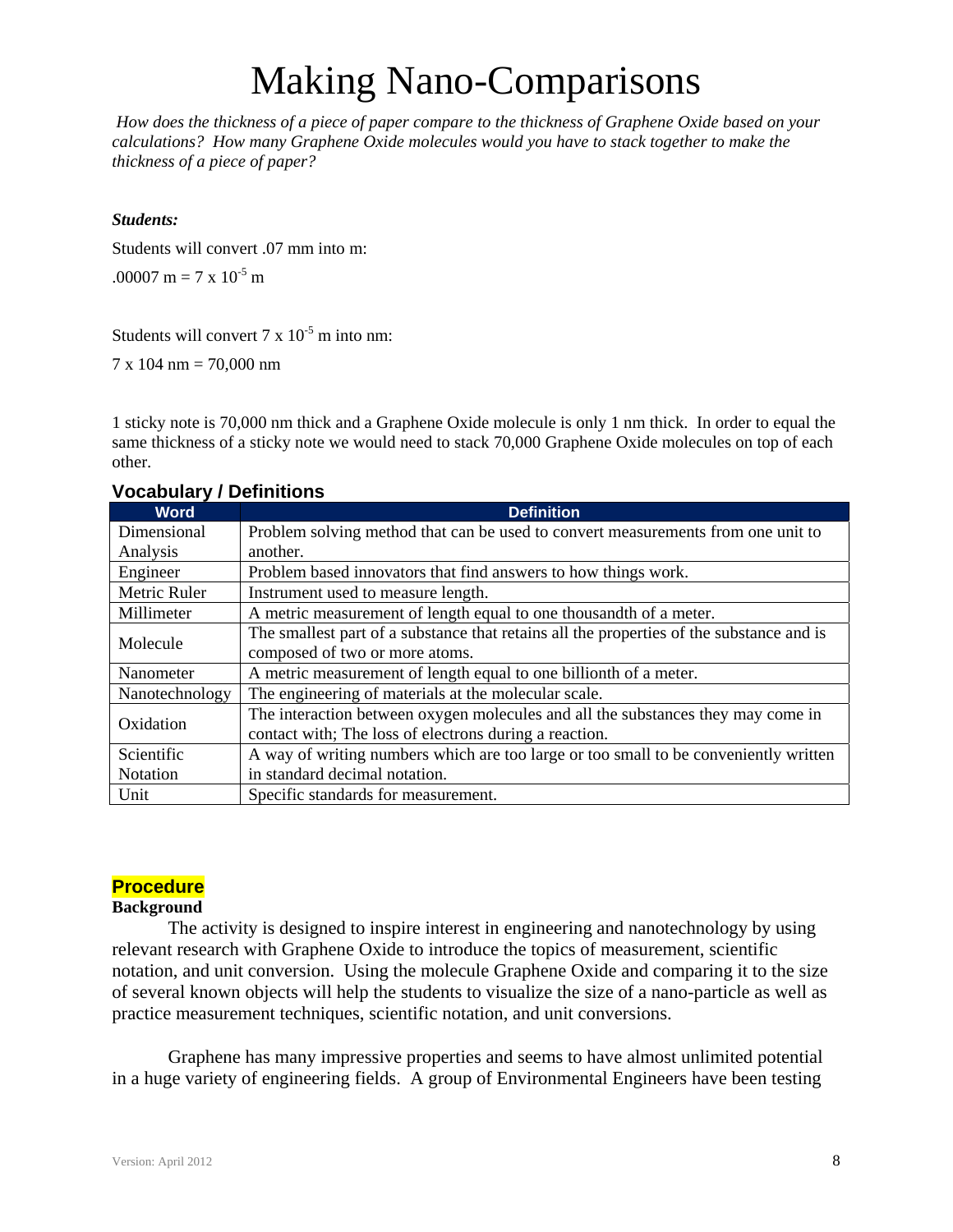Graphene Oxide, Graphene that has been oxidized, for its ability to remove contaminants called polychlorinated biphenyls (PCB's) from the Houston Ship Channel and Galveston Bay area.

Graphene is not naturally a very reactive material but when oxidized it becomes more stable and reactive with other molecules. Graphene oxide is also a nano-sized particle which gives it an extremely high surface area so when it is dispersed in water the chances of the contaminant coming in contact and adsorbing to the Graphene Oxide particle is high. These properties make Graphene Oxide an excellent candidate for removing large amounts of PCB's from our water sources.

### **Before the Activity**

- Gather enough graphite pieces to give each student group 1 piece
- Make ready enough sticky note pads to give each student group 1 pad.
	- o To reduce the amount of sticky note pads needed; teacher can separate one full sticky note pad into three smaller pads.
- Ready technology to project the Making Nano-Comparisons PowerPoint.
- Make enough copies of Making Nano-Comparisons guided notes for each student to have their own copy.

### **With the Students**

- 1. Introduction activity begins on PowerPoint slide # 9. Students will need the guided notes to answer Pre-Assessment questions in the introduction activity.
- 2. Once the introduction is complete the students will need the graphite and sticky note pad materials. This activity starts on PowerPoint slide # 25.
- 3. Students will be lead through activity using the sticky note pad, graphite, and guided notes.

# **Making the Comparison**

# **Taking accurate and precise measurements is important!**



**Image 2 Image file:** MP900399349.JPG **ADA Description:** Ruler **Source/Rights:** Copyright © 2004 Microsoft Corporation, One Microsoft Way, Redmond, WA 98052-6399 USA. All rights reserved. **Caption:** Accuracy and precision in measurement is very important with any piece of measurement equipment.